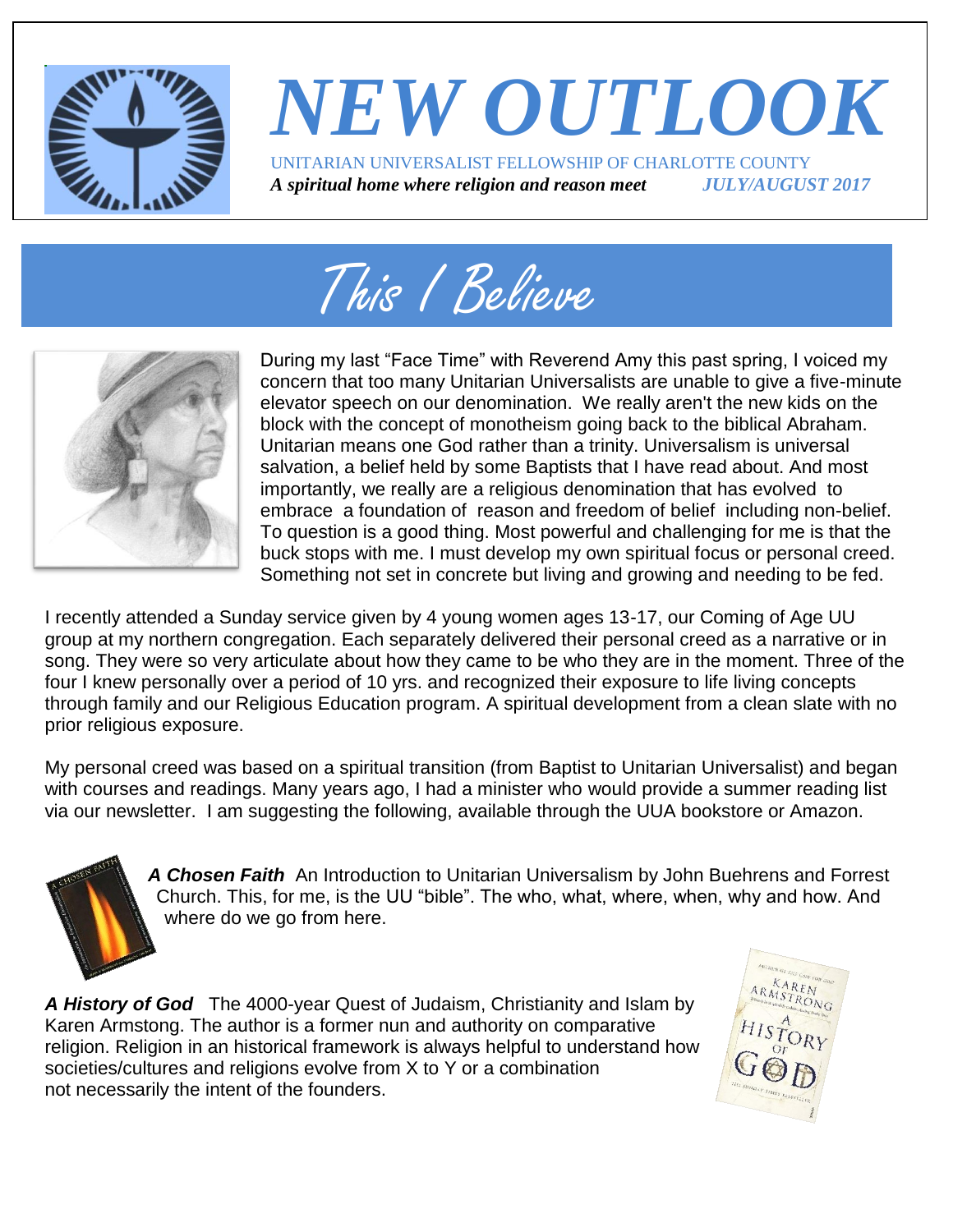

*Rescuing the Bible from Fundamentalism* by retired Episcopal Bishop John Shelby Spong, my most favorite Christian. Great read and you will feel the tingle of enlightenment. I did and amen.

*The Book of Joy* by the Dalai Lama and Bishop Desmond Tutu. Two old friends from different spiritual paths providing an approach to joy during our current times of despair.



Happy readings.

Stephanie Garrett past UUFCC President



## Dear Ones

By the time you receive this letter, Rev. Amy Kindred, will have completed the first quarter of her well-earned, four-month sabbatical. I trust she is resting, reading, traveling, creating, and having lots of fun. I am looking forward to hearing about her adventures following her return on October 1<sup>st</sup>.

During **Example 20 Ferreat** our "May Retreat", the Board decided to focus on financial stability and stewardship during the next year. Due to the loss of several very generous contributors, we are anticipating a significant deficit in this year's general operating budget.

A new Finance Committee has been formed and is meeting monthly. Members include Frank Wilmer (chair), Ellen McGill, Delmar Wooden, Mary Howard, Ken Brennen, Sharon Goding, and me. The Committee's charge includes developing a balanced budget and creating a five-year financial plan that encourages growth.

A new Stewardship Committee has also formed. Members, Ellen McGill, Alice Clattenburg, Tom Deuley, Marion Menna, and me, will meet monthly to develop a year-round stewardship education program. There is room for at least two more members.

Additionally, our treasurer, Ellen McGill will write a monthly financial update for the New Outlook.

Following the service on Sunday, July 30<sup>th</sup>, the Board will host a community meeting to share both our fiscal strengths and challenges. Please plan to attend.

Finally, I wish to express my gratitude for our Care and Hospitality Committee and Patient Advocates. During Rev. Amy's absence, we continue to minister to those who are experiencing health challenges. If you can help, contact Trudy Gerhard or Herb Levin.

In faith and gratitude, Dennis Shaw, President, UUFCC Board of Trustees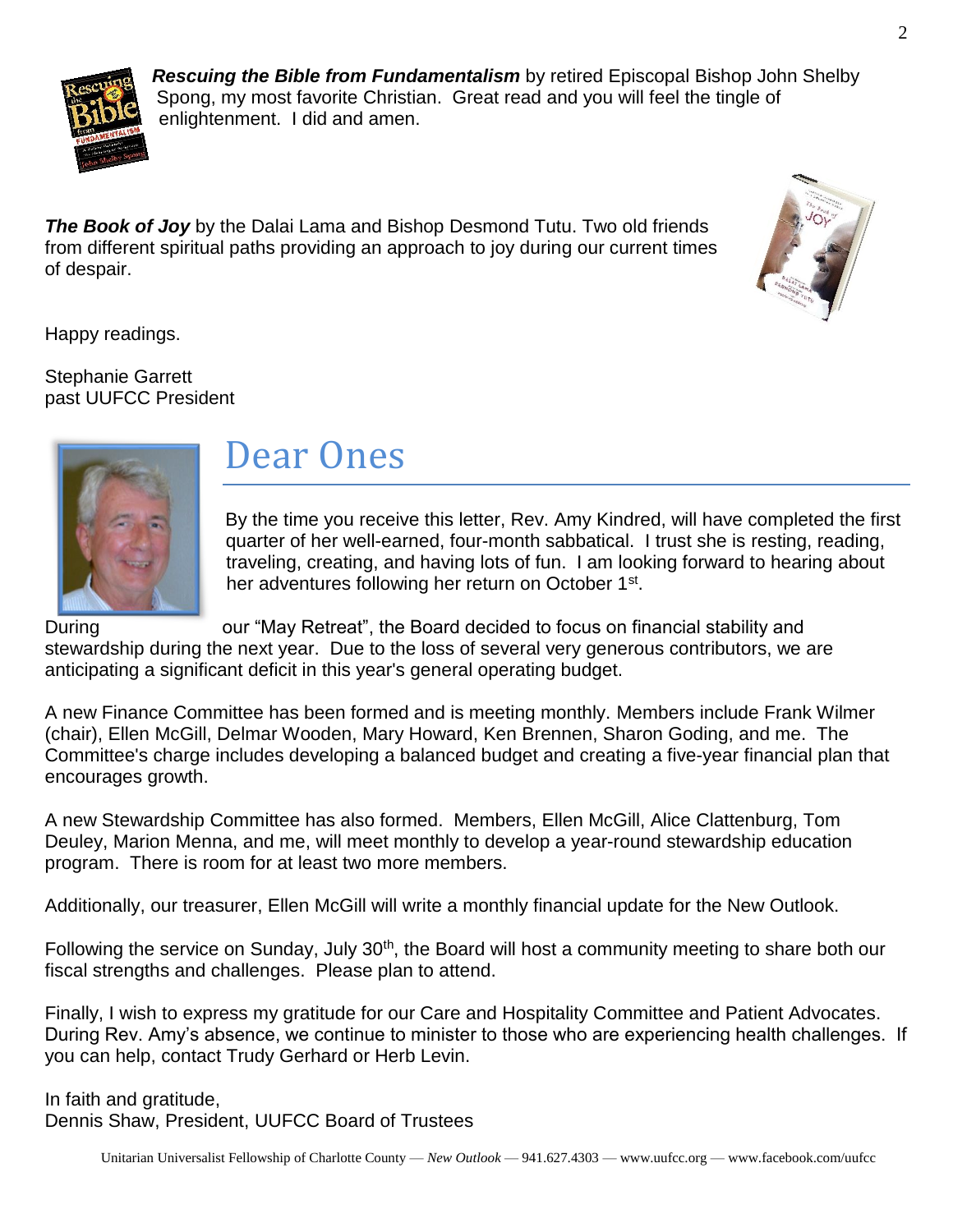# A NOTE FROM THE TREASURER

Thank you to all who completed a pledge form for Fiscal Year 2017-18. Your commitment makes it much easier to plan Fellowship services and programs when we have a firmer idea of what our income will be. As you may recall from our Annual Meeting in March, our budget is not balanced this year. We are now working with a \$34,382 deficit, so if you are able to increase your pledge—by any amount—we would be very grateful.

If you are tired of writing checks, you might want to consider setting up a weekly or monthly Electronic Funds Transfer (EFT) from your checking account to UUFCC. The setup is easy and can be done online or in person at your local bank. Please contact me or Chris McCoy for details.

For anyone wishing to donate stock, the UUFCC has an account with Raymond James to help facilitate a direct and easy transfer. Because of our 501(c)(3) status, it can be beneficial for retirees to make direct transfers from IRA accounts to the UUFCC. Please email or call me if you would like more information about either of these options.

Finally, you can help the Fellowship budget by signing up for Amazon Smile at the **amazon.com** website and designating *Unitarian Universalist Fellowship of Charlotte County* as your charity. With every purchase you make through [smile.amazon.com,](http://smile.amazon.com/) the Amazon Smile Foundation will donate .05% of your purchase to the Fellowship.

With faith for our future, Ellen McGill

# Membership Connections

Summer is upon us, and things slow down a bit. In a very active fellowship like ours, a bit of a breather can be a welcome change. Not that things grind to a halt. There is still a lot going on at UUFCC.

New people continue to find the fellowship, and a New to UU Breakfast will be scheduled in September. If you are interested in attending a breakfast, or becoming a member, please let me know. I will be available by e-mail for the month of July: [joanimountain@gmail.com](mailto:joanimountain@gmail.com) . I'll be in California attending my daughter's wedding.

Chris McCoy will make nametags – whether you are new to UUFCC or just need a replacement tag. MaryHolly Allison [\(mallison2@aol.com\)](mailto:mallison2@aol.com) will be available for membership questions or concerns in my absence. You can contact them through the fellowship office.

Happy Summer Season!

Joani Mountain, Membership Coordinator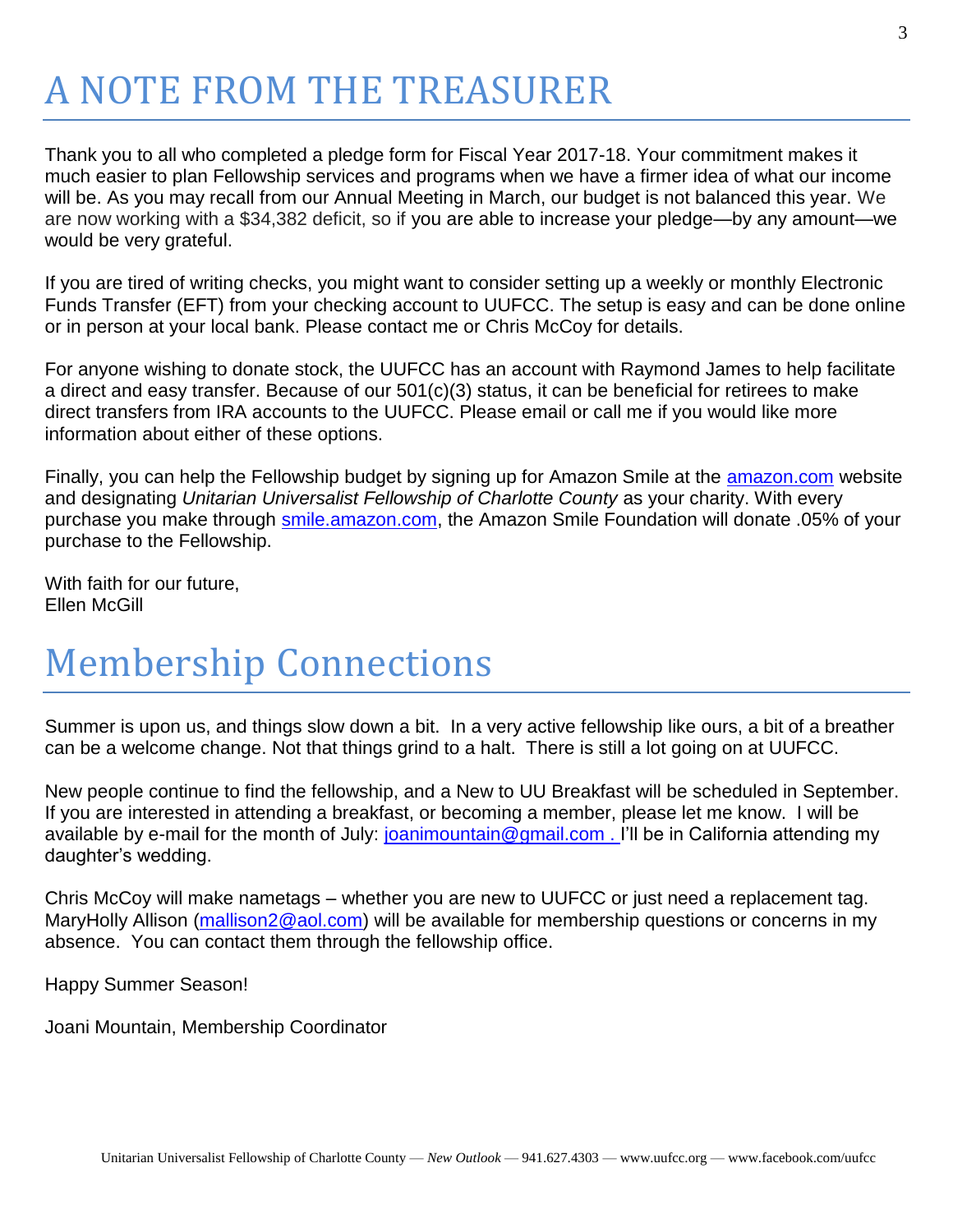#### **Sundays**

**9:15 a.m.** Conversation Among Friends **10:30 a.m.** – Worship Service

Coffee Hour following Worship Potluck Lunch on first Sunday

#### **Meditation and Buddhist Discussion Group**

**Thursday nights, 5 - 6:15 pm** Each evening, we begin with a discussion and end with a period of meditation. All are welcome to attend.

| July's Theme: Play                                                                                                                                                                                                                                                                                                                                                                                                                                                                                                                                                                                       |                                                                                                                                                                                                                                                                                                                                                                                                                                                                                                                                |
|----------------------------------------------------------------------------------------------------------------------------------------------------------------------------------------------------------------------------------------------------------------------------------------------------------------------------------------------------------------------------------------------------------------------------------------------------------------------------------------------------------------------------------------------------------------------------------------------------------|--------------------------------------------------------------------------------------------------------------------------------------------------------------------------------------------------------------------------------------------------------------------------------------------------------------------------------------------------------------------------------------------------------------------------------------------------------------------------------------------------------------------------------|
| 2 - "Independence Now"<br><b>Nellson Moore</b><br>How do we make the promise of America real?                                                                                                                                                                                                                                                                                                                                                                                                                                                                                                            | August's Theme:                                                                                                                                                                                                                                                                                                                                                                                                                                                                                                                |
| 12 pm - Racial Justice "Talk Back" Session                                                                                                                                                                                                                                                                                                                                                                                                                                                                                                                                                               | Heart's Appeal                                                                                                                                                                                                                                                                                                                                                                                                                                                                                                                 |
| 9 - "Why We Need Wonder Woman -<br><b>Universalism for a Modern Age"</b><br><b>Rev. Katie Romano Griffin</b><br>Wonder Woman is an icon of the Comic Book<br>world, and she is also a purveyor of Universalist<br>Theology. This sermon will explore her relevance<br>both past and present (with minimal spoilers) on<br>our faith experience.                                                                                                                                                                                                                                                          | 6 - "The Challenge of Challenging Times"<br><b>Rev. Roger Grugel</b><br>Each of us at various times in our life will experience<br>personal challenges such as illness, unemployment, or<br>the death of a friend or family member. This service will<br>address how we not just survive, but thrive, in response<br>to these difficult life experiences?                                                                                                                                                                      |
| 16 - "Building Community through Play"<br><b>Dr. Dennis Shaw</b><br>Play is a primary way we learn about ourselves,<br>our world and our communities. Play has<br>historically been looked at as "just having a good<br>time" but when studied and applied to our lives, it<br>is indeed the way that people learn to live with<br>each other and build community.                                                                                                                                                                                                                                       | 13 - "Poetry from the Heart"<br><b>Marion Menna</b><br>Members will read their own poetry and/or poems that<br>have been meaningful to them through the years.                                                                                                                                                                                                                                                                                                                                                                 |
| 23 - "Reaching Across and"<br><b>Rev. Margaret L. Beard</b><br>Sometimes it seems like brokenness is all around<br>us. Perhaps it always has always been here but<br>now we might be more aware of it. There is also<br>an increasing gulf between segments of our<br>society in terms of how we see each other and the<br>world. How do we reach out and talk with (not at)<br>people we care about and people we do not even<br>know, yet? Can we be a part of the change that<br>needs to occur so that our country and our<br>Association of Congregations can fulfill their<br>highest aspirations? | <b>James Abraham</b><br>20 - "Heart's Appeal"<br>Love has always been the leaven of human endeavor.<br>It makes the soul rise.                                                                                                                                                                                                                                                                                                                                                                                                 |
| <b>Dennis Shaw</b><br><b>30 - Reflections on Service</b><br>Members of the Board and other Fellowship<br>leaders will share reflections on their service to<br>our faith community. Following the service there<br>will be a town hall meeting on our operating<br>budget.                                                                                                                                                                                                                                                                                                                               | 27 - Good Intentions: How Far Is Too Far?<br><b>Sharon Whitehill</b><br>At the 2017 General Assembly in New Orleans, several<br>questions about language and wording were up for<br>debate: our seventh principle, two of our sources, and a<br>possible eighth principle. All well and good--but how far<br>are we prepared to go in our noble wish to include every<br>being? I'm starting to fear that literary integrity, linguistic<br>clarity, even plain common sense might come to be<br>compromised in this endeavor. |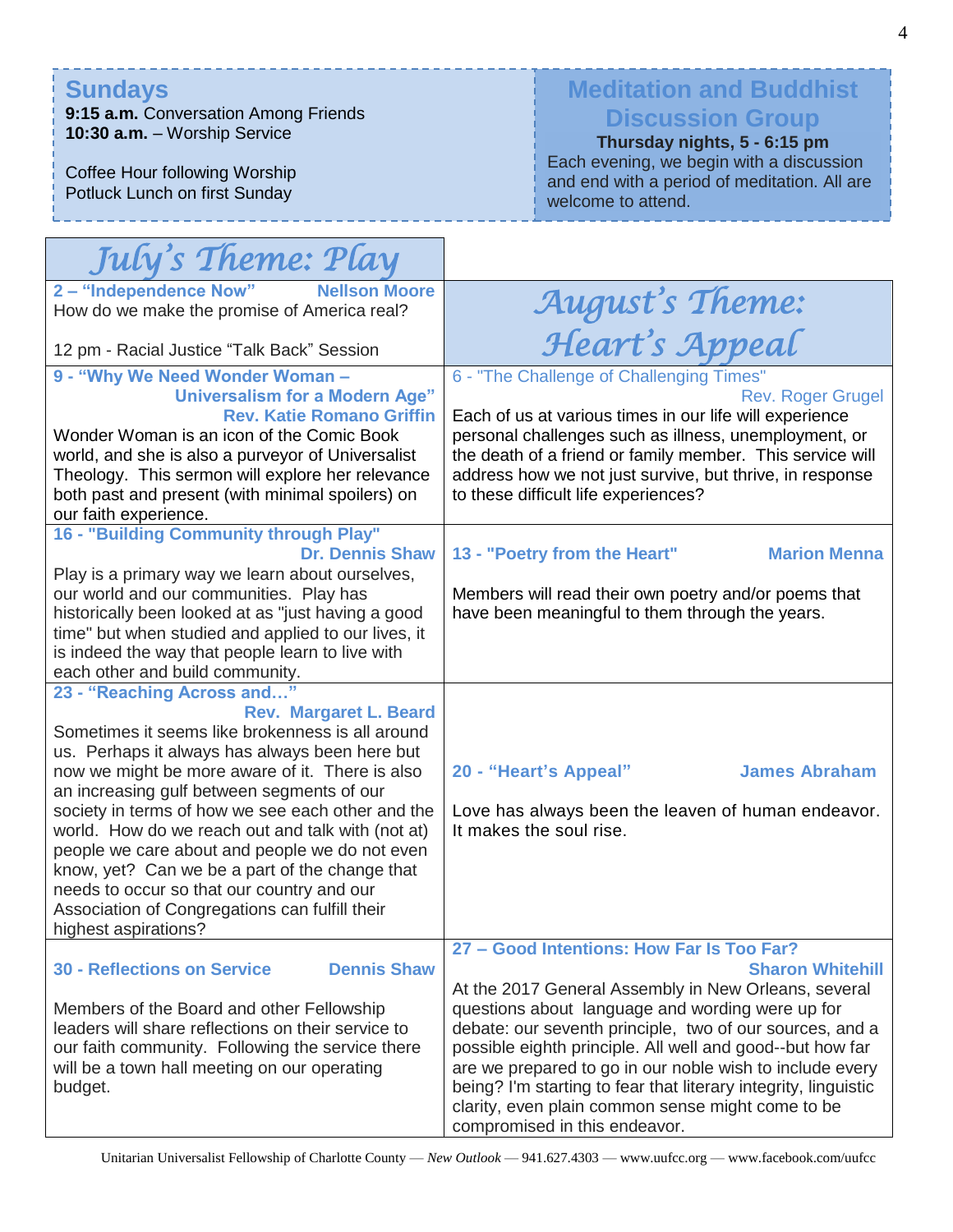## **REFlections - Religious Education for Children at UUFCC**

Marty Wilmer, Lifespan Development Coordinator

## **RE Class News**

This summer, we have asked members of several of our committees to guide our children in "Living Our Faith" each Sunday through August. Each committee will lead an activity related to the goals of their committee. The plans are still being firmed up, and include ideas such as making cards with Caring and Hospitality, making posters with Social Justice, and more. We hope our children will enjoy meeting more people in our congregation and working to support our congregation and the committees throughout the summer. Parents, look for more information in the weekly Updates and our monthly mailings.

Our tentative schedule for July and August:

- July 2: Multigenerational Service
- July 9: Living Our Faith Green Sanctuary with Gudrun Matthaus and Cheryl Lee
- July 16: Living Our Faith Social Justice
- July 23: Living Our Faith Choir with Dennis Shaw
- July 30: Living Our Faith The Board with Jenn Rose; design our next Fellowship RE space and building
- August 6: Multigenerational Service
- August 13: Living Our Faith Green Sanctuary with Gudrun Matthaus and Cheryl Lee
- August 20: Living Our Faith Social Justice Homeless Coalition with Herb Levin
- August 27: Living Our Faith Men's Group
- September 3: Labor of Love help clean our Fellowship



#### **ANT Camp Update** (Art, Nature, Theater Camp)

- We had 14 children attend ANT Camp this year, up from 5 last year! And, we had three young people who came as Counselors-In-Training.
- We did composting, pinatas, fossils, painting, animal movements, games (parachute, corn hole, Bingo, Ladder Toss), made up a camp song, origami, made slime, made puppets for our puppet show, played with water balloons and oh so much more!
- And, we made a lot of new friends! A favorite last image was some of our youngest children hugging good-bye.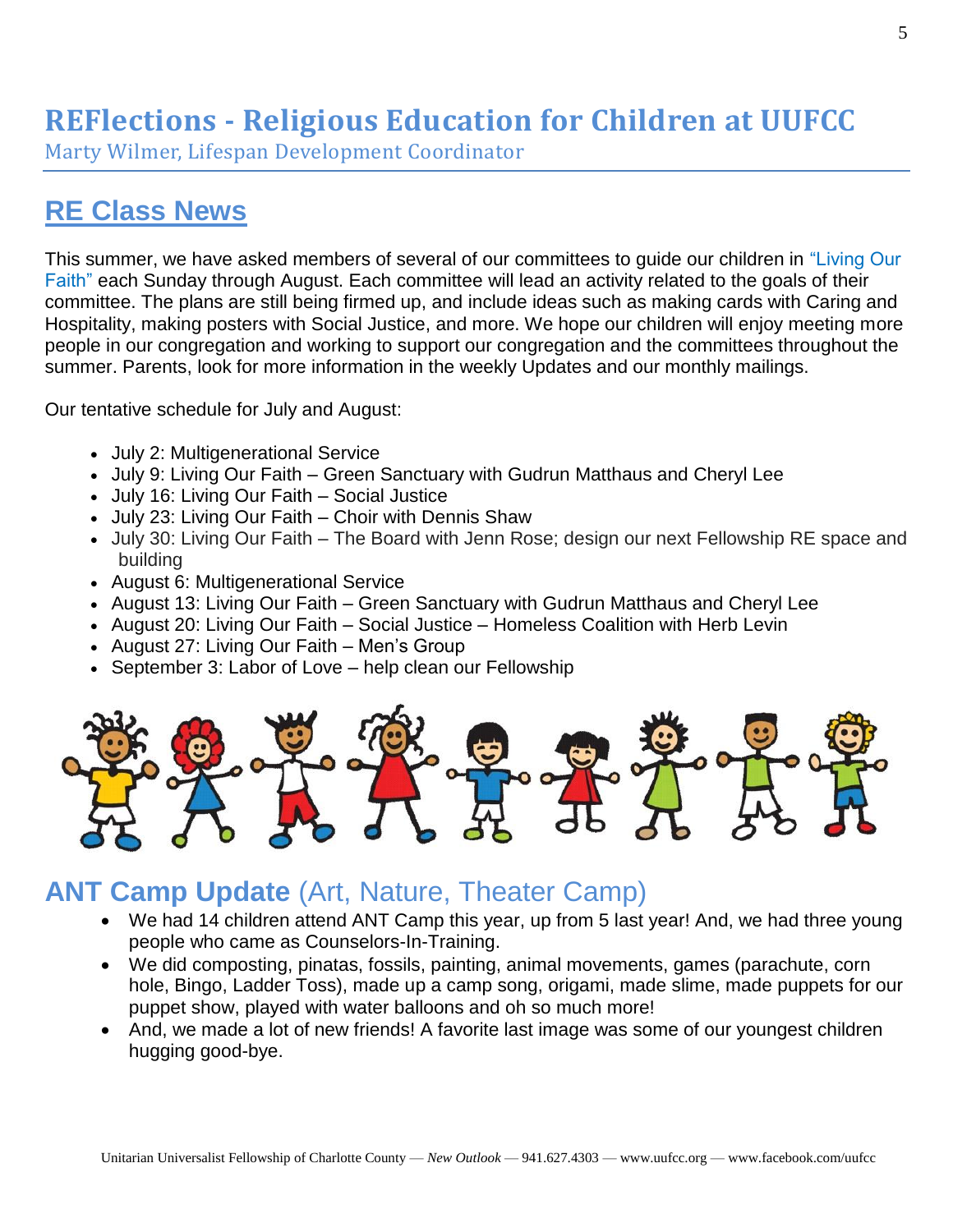### **Many Thanks go to these UUFCC Shining Stars:** *It takes a village!*

- Phil Brown, Sharon Goding, Jenn Rose, Carolyn Kellar, Debbie Conrad, Gudrun Matthaus, George Clattenburg, Robert Moran, Joani Mountain, and Dennis Shaw for volunteering their time in our Religious Education class during May and June;
- Sue Burgess, Ginny Dooley, Nellson Moore, Lesley Thomson, Marti Rosenberger, and George Clattenburg for donating materials for ANT Camp;
- Jenn Rose, Laura Tooker, Dennis Shaw, Ginger Abraham, Bill Howat, Jr., Gudrun Matthaus, Marti Rosenberger, Tom Deuley, Robert Moran, Kimber Brouse, Marilyn Reeve, MaryHolly Allison, Deborah Brumback, Nancy Weaver, George Clattenburg, and Frank Wilmer for volunteering at ANT Camp. Several of these volunteers were at camp for many hours a day, including Dennis and Frank, who were present most of the week. Deborah is brand new to our congregation, and jumped right in on several days!

#### **Lifespan News**

New Lifespan Classes

#### **Hatha Yoga Classes at the Unitarian Universalist Fellowship**

*Our classes incorporate a meditative approach to the practice of yoga.* Bring a yoga mat and a towel or light blanket. (Don't have one? We have extra.)

\$5 suggested donation to the teacher.

Taught by newly Yoga Alliance certified and licensed teachers, all classes begin at 9 am on the following Saturday mornings:

| June 3  | Kristi Berg   | Aug. 19  | Jim Cupo             |
|---------|---------------|----------|----------------------|
| June 17 | Jim Cupo      | Sept. 2  | <b>Wendy Salafia</b> |
| July 8  | Wendy Salafia | Sept. 16 | <b>Gill Ward</b>     |
| July 22 | Gill Ward     | Oct. 7   | Wendy Salafia        |
| Aug. 5  | Kristi Berg   | Oct. 21  | Jim Cupo             |

I will be attending RE Week at the Mountain, in Highlands, North Carolina, the week of July 9-14. This is an opportunity for me to meet with my colleagues from the Southern Region, and get some professional development. The theme for the week is UU Theology. I was honored with a partial scholarship towards my registration from the South East Liberal Religious Educators' Association. I am very excited to be attending my first regional professional development event!

Marty Wilmer, Lifespan Development Coordinator

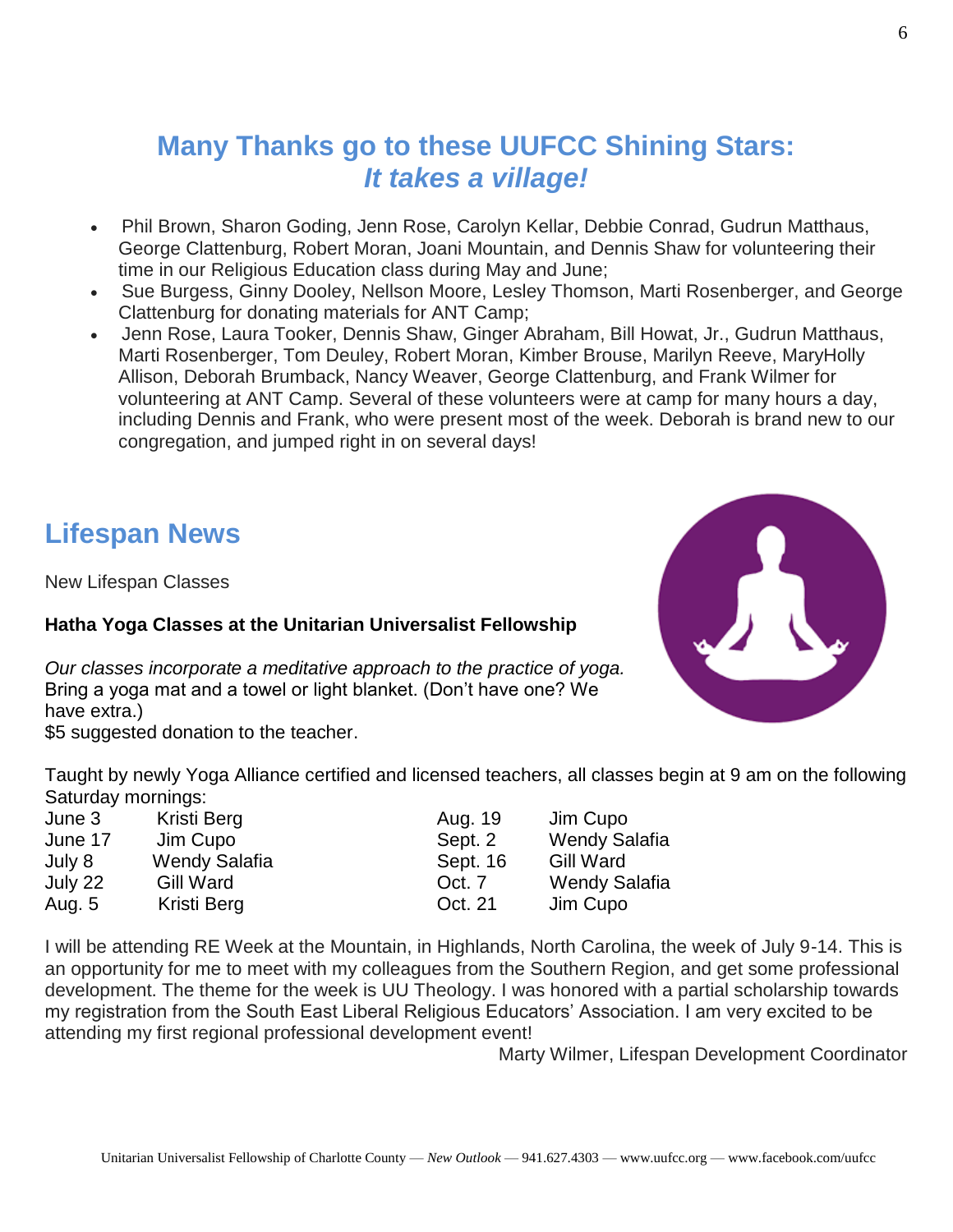# UU Endowment of Charlotte County

The UU Endowment continues to support growth of Unitarian Universalism! This is happening in a variety of ways, particularly in the recent months. We have supported the growth initiatives at UUFCC as well as an annual contribution to the Operating Budget. However, one of the main goals is to support the growth of UU in the wider community, from the proceeds earned on the principal. Thus, the Trustees agreed to financially support the following:

- 1. The ordination of Rev Katie Romano Griffin congratulations, Rev Katie. It was a beautiful ceremony!
- 2. The Chalice Lighters program in Florida in this case, a contribution to help the CUUC of New Smyrna Beach, FL with acquiring their first building.

3. A radio ad for our now famous ANT Camp - what a great week

was had by so many children and adults!





4. The UUA, our association in Boston that will have a new president after General Assembly and will offer a bold new vision for a way forward to grow our faith and to nurture spirits and help heal the world. This donation was matched by the Shelter Rock congregation.

Another purpose of the UU Endowment is to serve as a Memorial Fund to honor those who have passed away. It is also there to help support costs for a Celebration of Life for members who may require financial support. The service for Gayle Richens was lovely thanks to a team of many,

With appreciation and gratitude to those who have recently made donations to support the Endowment which will live on in perpetuity.

#### **In memory of Gayle Richens** Mary Burcham June Stark Dennis Shaw Lynn Ritchie Kurt and Laura Flachs MaryHolly Allison

#### **In support of the UU Endowment** Robert Hansman

**In memory of Vince Frighetti** MaryHolly Allison & Ben Crosby Stephanie Garrett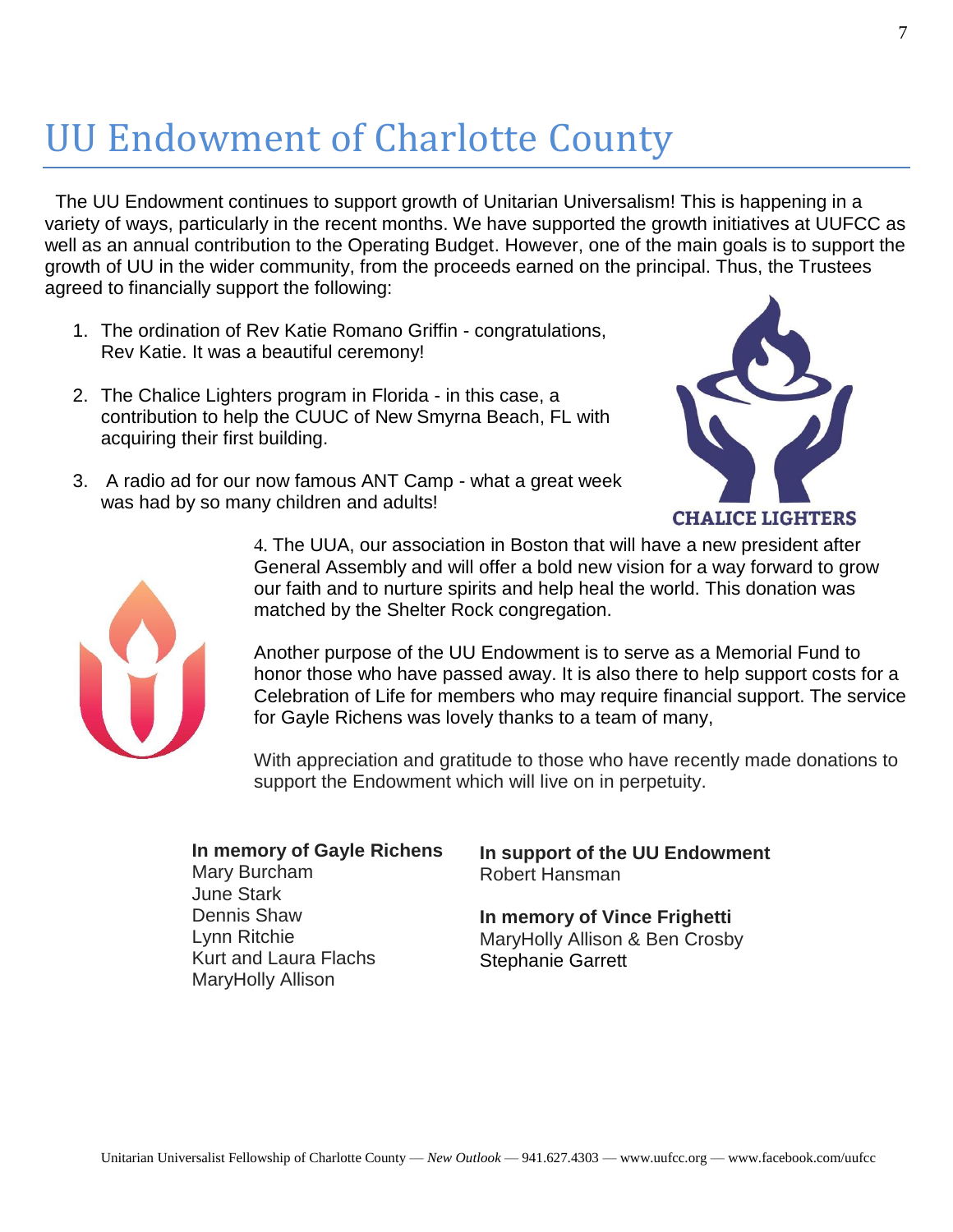# Library Update

There are a number of new acquisitions in the UUFCC Library. I'm busy cataloguing and will have a list of new books for the next newsletter.

The UUFCC Library would like to acquire the following 5 books: *Humanist Voices in Unitarian Universalism Jewish Voices in Unitarian Universalism Christian Voices in Unitarian Universalism Buddhist Voices in Unitarian Universalism Pagan and Earth-Centered Voices in Unitarian Universalism*

They are each approximately \$14.00 from Amazon.com If you are interested and able to donate one or more of the books, please contact either Chris McCoy at [office@uufcc.org](mailto:office@uufcc.org) or Mary Jane Williams at [maryjanewms@comcast.net](mailto:maryjanewms@comcast.net)

**If you have any trouble locating materials in the library please contact Mary Jane Williams**  [maryjanewms@comcast.net](mailto:maryjanewms@comcast.net) **or Debbie Conrad** [debbieconrad4@gmail.com](mailto:debbieconrad4@gmail.com) **for help.**

Just a reminder, donations and materials for re-shelving should be placed on a bottom shelf. That way they will be processed quickly and available to everyone in a timely manner.

# UU Book Group

The Book Group meets on the last Wednesday of the month at 1:30 p.m. except for the November and December discussions, which are combined and held on a date to be determined. For further information contact either Joani Mountain joanimountain@gmail.com or Mary Jane Williams [maryjanewms@comcast.net](mailto:maryjanewms@comcast.net)

**The Books for July through November/December of 2017 are as follows:**

**July 26th** *Zeitoun* by Dave Eggars (nonfiction) **August 30th** *Cross Creek* by Marjorie Kinnan Rawlings (memoir) **September 27th** TBA a "classic" (please suggest one) **October 25th** *History of Love: A Novel* by Nicole Krauss (fiction) **November/December TBA** *Atomic Weight of Love* by Elizabeth J. Church (fiction)



Unitarian Universalist Fellowship of Charlotte County — *New Outlook* — 941.627.4303 — www.uufcc.org — www.facebook.com/uufcc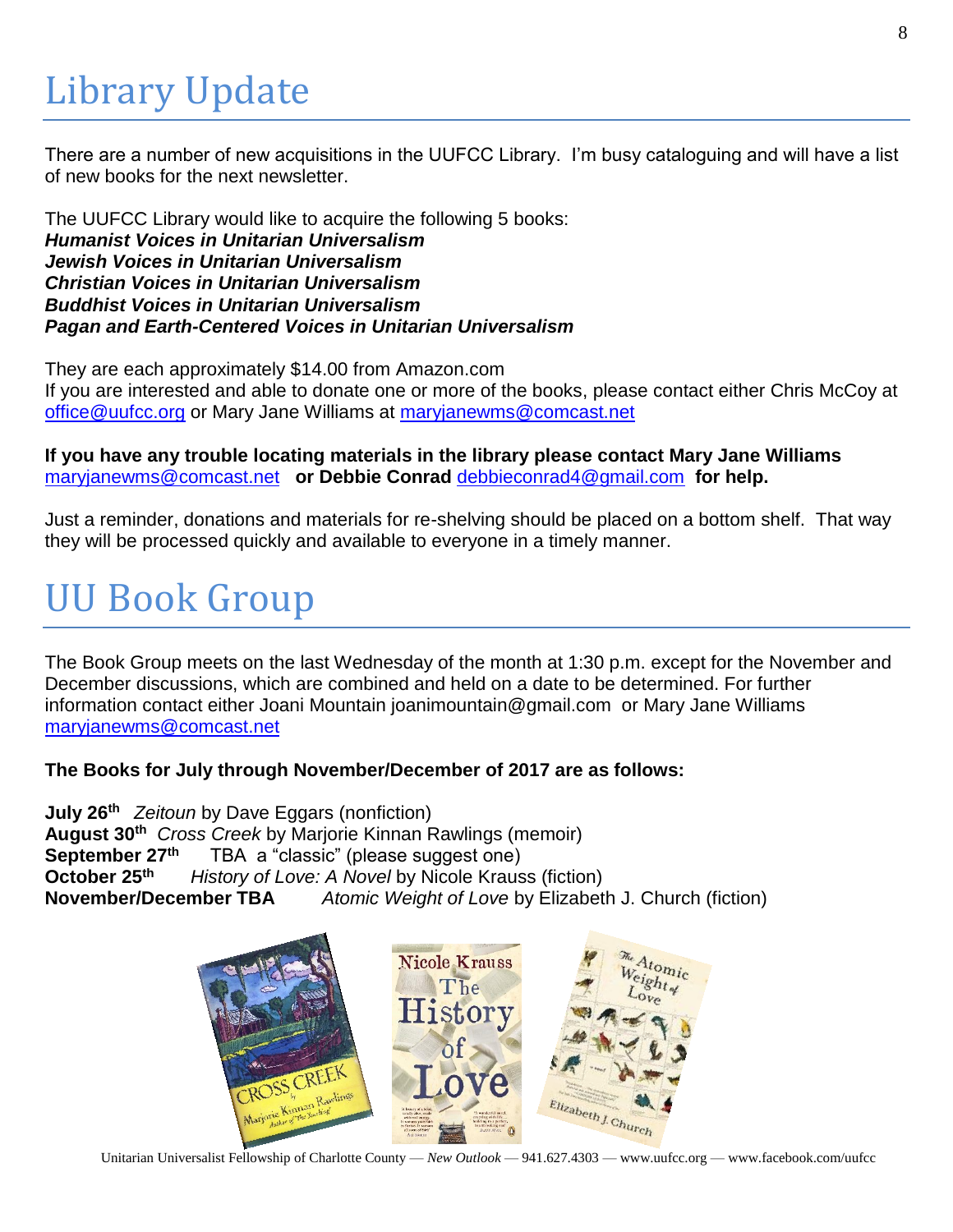

The true story of one family, caught between America's two biggest policy disasters: the war on terror and the response to Hurricane Katrina.

Abdulrahman and Kathy Zeitoun run a house-painting business in New Orleans. In August of 2005, as Hurricane Katrina approaches, Kathy evacuates with their four young children, leaving Zeitoun to watch over the business. In the days following the storm he travels the city by canoe, feeding abandoned animals and helping elderly neighbors. Then, on September 6th, police officers armed with M-16s arrest Zeitoun in his home. Told with eloquence and compassion, *Zeitoun* is a riveting account of one family's unthinkable struggle with forces beyond wind and water.

**CONTACT US - OFFICE HOURS Monday through Thursday 8 am – 2 pm** 1532 Forrest Nelson Blvd, Port Charlotte, FL 33952 941.627.4303 [www.uufcc.org,](http://www.uufcc.org/) www.facebook.com/uufcc

**Chris McCoy**, Office Administrator, [office@uufcc.org](mailto:office@uufcc.org)

**Dennis Shaw,** Board President, [President@uufcc.org](mailto:President@uufcc.org)

**Joani Mountain**, Membership Coordinator, [joanimountain@gmail.com](mailto:joanimountain@gmail.com)

**Marty Wilmer,** Lifespan Development Coordinator, [UUFCCLifespan@gmail.com](mailto:UUFCCLifespan@gmail.com)

**Ginger Abraham**, Newsletter Editor, newsletter@uufcc.org **Article Deadline**: 20th of the month

**Myrna Charry**, Communications Chair, mcharry@earthlink.net